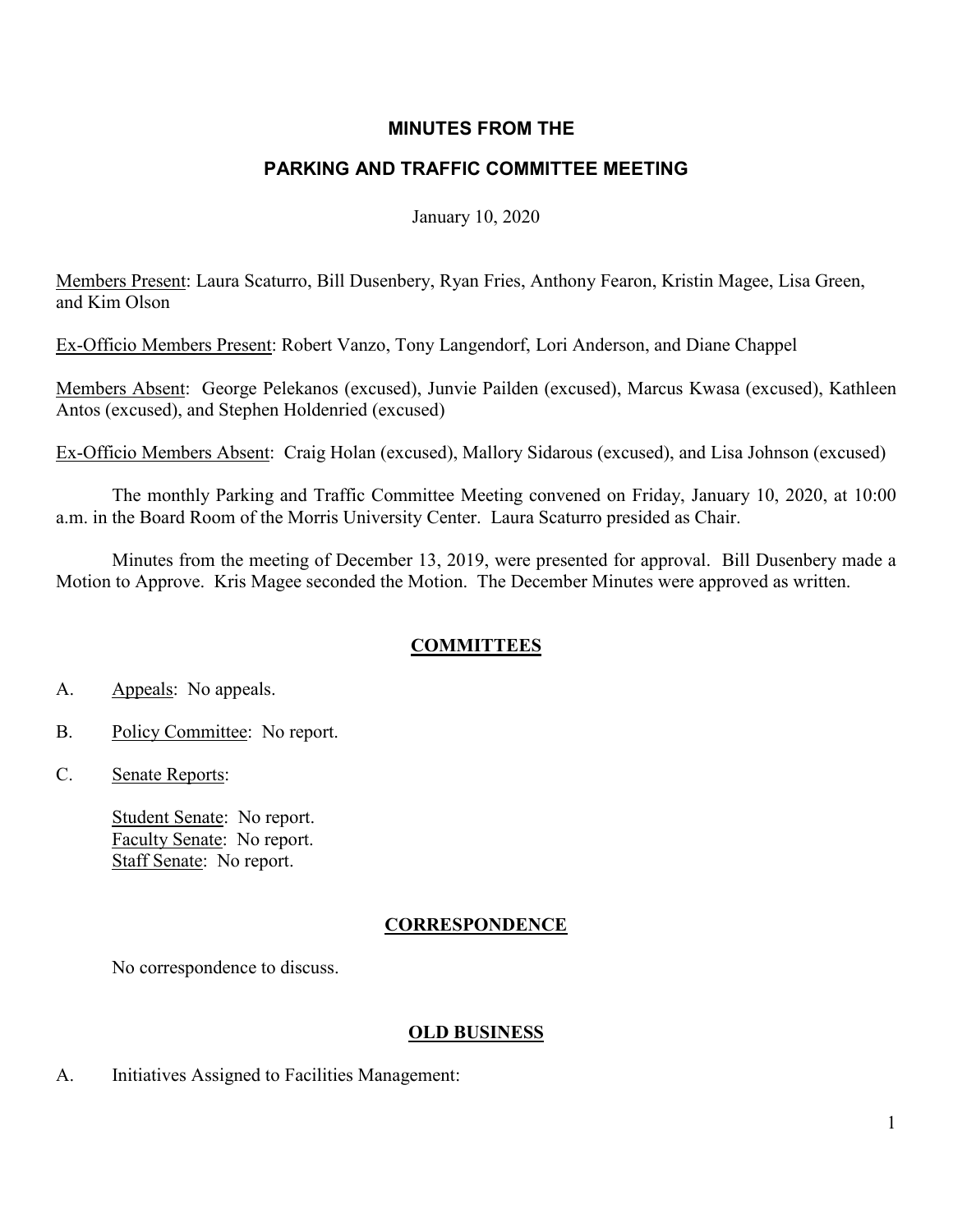- 1. Replace bumper blocks throughout Edwardsville campus. This is an ongoing project.
- 2. Lot A Install 15 meal disks in various locations. This project has not been completed.

B. Motorist Assistance, Citation, Towing Monthly Report, and Moving Violation Statistics:

A copy of this report was provided to all committee members for their review. Tony Langendorf reported that citations and scofflaws are down. Closer to where we were two years ago. Whoosh is now up to 27%. Almost all transactions for the pay machines are done by credit card. Tony also reported that the new pay machines are coming in February and they will replace 8 machines. Setup will be as soon as possible after machines are received. Our current pay machines are a little different from the majority of pay machines available as our machines accept coins, bills and credit cards. They have a life expectancy of 7 years. A new pay machine will also be installed in the Morris University Center.

C. Campus Construction Update – Facilities Management: Tony reported there will be sealing in various parking lots during the summer months. Bob Vanzo stated he is receiving more requests for vehicle charging stations and suggested we might investigate adding the vehicle charging stations earlier than we had planned for Lots E and F.

D. Engineering Class Report – Ryan Fries: Ryan Fries reported on the SIUE Campus Travel Survey sponsored by the SIUE Undergraduate Research and Creative Activities Program conducted by Student Researcher: Jacob Mette. The survey was completed in spring 2020 with 199 valid responses from students, faculty and staff. Students reported they would begin considering alternative modes if parking passes increased in price to an average of \$290. Students would prefer carpooling or taking the bus if commuting to campus; however, most students were not aware of our carpooling or car sharing programs. There was some interest in a bike share program. The survey showed that 83% of students commuted by personal vehicle. On average students live 10.5 miles from campus. Bob Vanzo stated he would pass the survey findings along to Madison County Transit for their information. Ryan stated that 88% agreed that our campus was safe.

#### **NEW BUSINESS**

A. Pretax Payroll Deduction for Parking Permits: Bob Vanzo reported that pre-tax payroll deduction had been discontinued for a few years due to IRS tax changes. However, due to changes in the tax code, it was determined that we can again offer it to our employees. The sign up for pretax payroll deduction for parking permits will begin prior to July 2020. Notice will be sent out to all employees in advance.

#### **ANNOUNCEMENTS**

Laura inquired when the lot census will be completed. Tony advised it would be conducted within 2 to 3 weeks after classes begin. Ryan Fries inquired as to whether Tony was still considering adding a drone to do the lot census. Tony stated that it costs \$500 to take the test to become an operator; and, he would need two people to take the test.

The screens to cover the pay machines will probably interfere with the solar powered operation of the machines. The only thing that could be done is to turn the pay machines a different direction so the sun would not hit the screen directly.